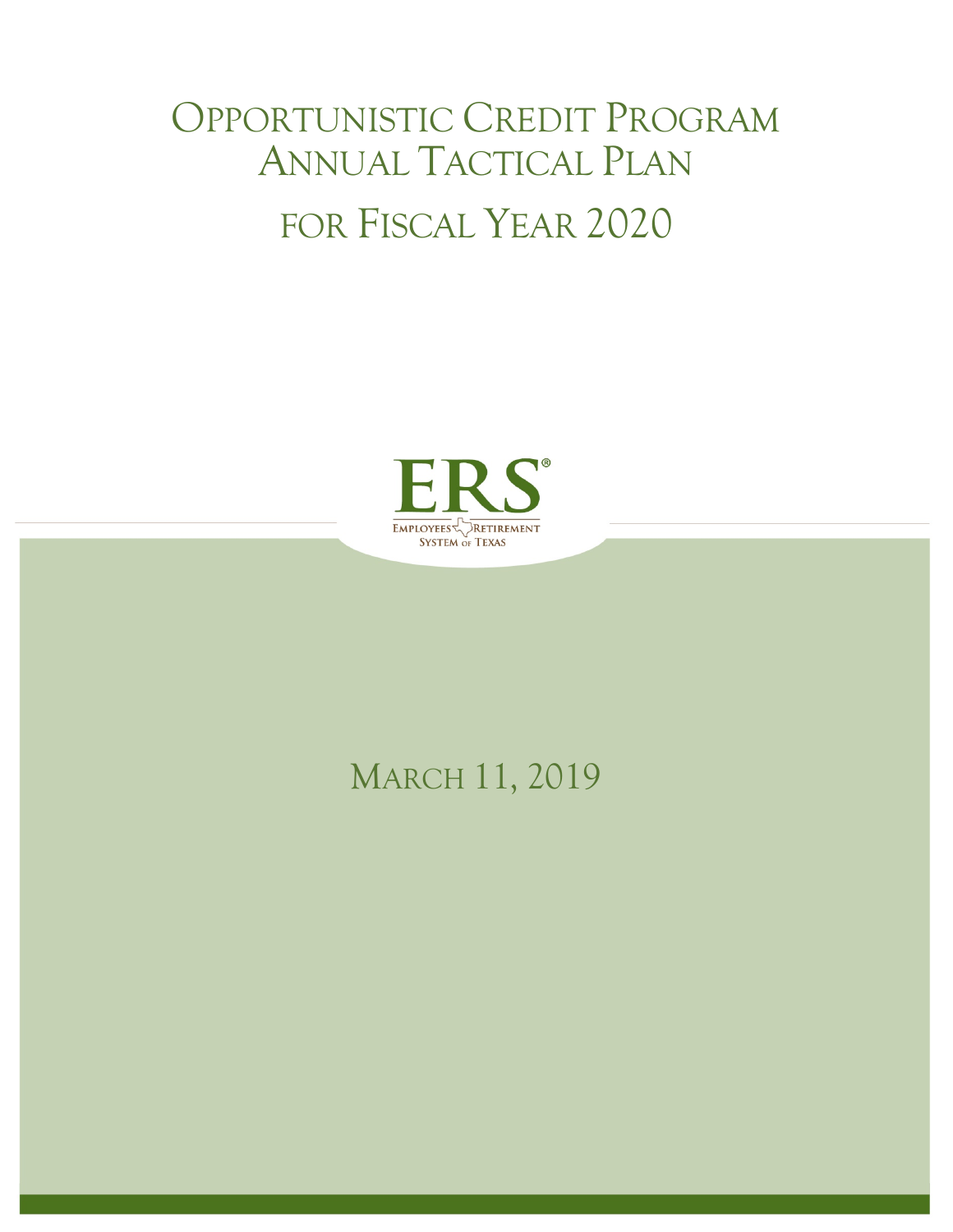## **OPPORTUNISTIC CREDIT PORTFOLIO**

### **ANNUAL TACTICAL PLAN FOR FISCAL YEAR 2020**

Effective: March 11, 2020

#### **I. EXECUTIVE SUMMARY**

The Employees Retirement System of Texas (ERS or the Trust) will make Opportunistic Credit investments to enhance the total return of the Trust. The total targeted allocation is 3% of Trust assets. The objectives of the Opportunistic Credit allocation are as follows: (1) To enhance the overall return of the Trust, (2) To further diversify the Trust's portfolio, and (3) To further reduce the Trust's overall volatility by increasing investments in private asset classes. The underlying philosophy of the investment program is to seek attractive risk-adjusted returns across the illiquid part of the fixed income universe by allocating to a diverse set of investment strategies. In some instances, these may be unique strategies, which exist either only during or after specific economic environments. Lastly, these investments should complement current credit holdings residing within the Trust given the portfolio construction of other asset classes.

The Opportunistic Credit Annual Tactical Plan for Fiscal Year 2020 (Annual Tactical Plan) has been prepared by the ERS Hedge Fund team. Albourne America LLC (Consultant) conducted the review of the Annual Tactical Plan. This document is intended for planning purposes and outlines the necessary steps to be taken over the next 12 months. The objective of the Annual Tactical Plan is to establish objectives of the Opportunistic Credit portfolio, along with addressing considerations relevant to the administration and success of the portfolio. This Annual Tactical Plan is to serve as a guiding reference to the construction of the Opportunistic Credit portfolio. The Board reviews and approves the plan. At times, this plan may need to be reevaluated in light of economic, political, and other relevant events. This tactical plan is not intended to overrule prudent investment allocation decisions.

This Annual Tactical Plan strives to highlight significant potential opportunities for capital commitments over the coming 12 months. However, as this allocation is an opportunistic allocation, capital will only be deployed when compelling opportunities are present. Capital will not be deployed simply to meet an allocation target. Hence, the portfolio could receive no allocations, or could maintain an underweight within the Trust. As stated earlier, the intention is for the portfolio to act as a tool to provide added flexibility to the underlying asset classes within the Trust, and to act as a complement to existing credit oriented strategies that already reside within the Trust.

#### **II. GENERAL ALLOCATION OVERVIEW**

The underlying philosophy of this allocation is to generate attractive risk-adjusted returns throughout the fixed income universe using a diverse set of private investments, which are not a focus within other existing portfolios. Opportunistic allocations could be to niche strategies or opportunities that only exist for a period of time, either during or slightly after an economic cycle is in recession. In addition, banking or other regulations could also be a driver into the future opportunity set.

The 3% allocation will be actively allocated into the Trust by the Hedge Fund Team. The Hedge Fund Team will recommend an investment only when there is strong conviction about a strategy, and is not required to make any allocations to the strategy. Supporting efforts/expertise from the ERS Infrastructure, Private Equity, Real Estate, and Credit teams are expected given the broad mandate. Staff will not treat the allocation as an overflow portfolio for existing credit opportunities already invested in by the Trust.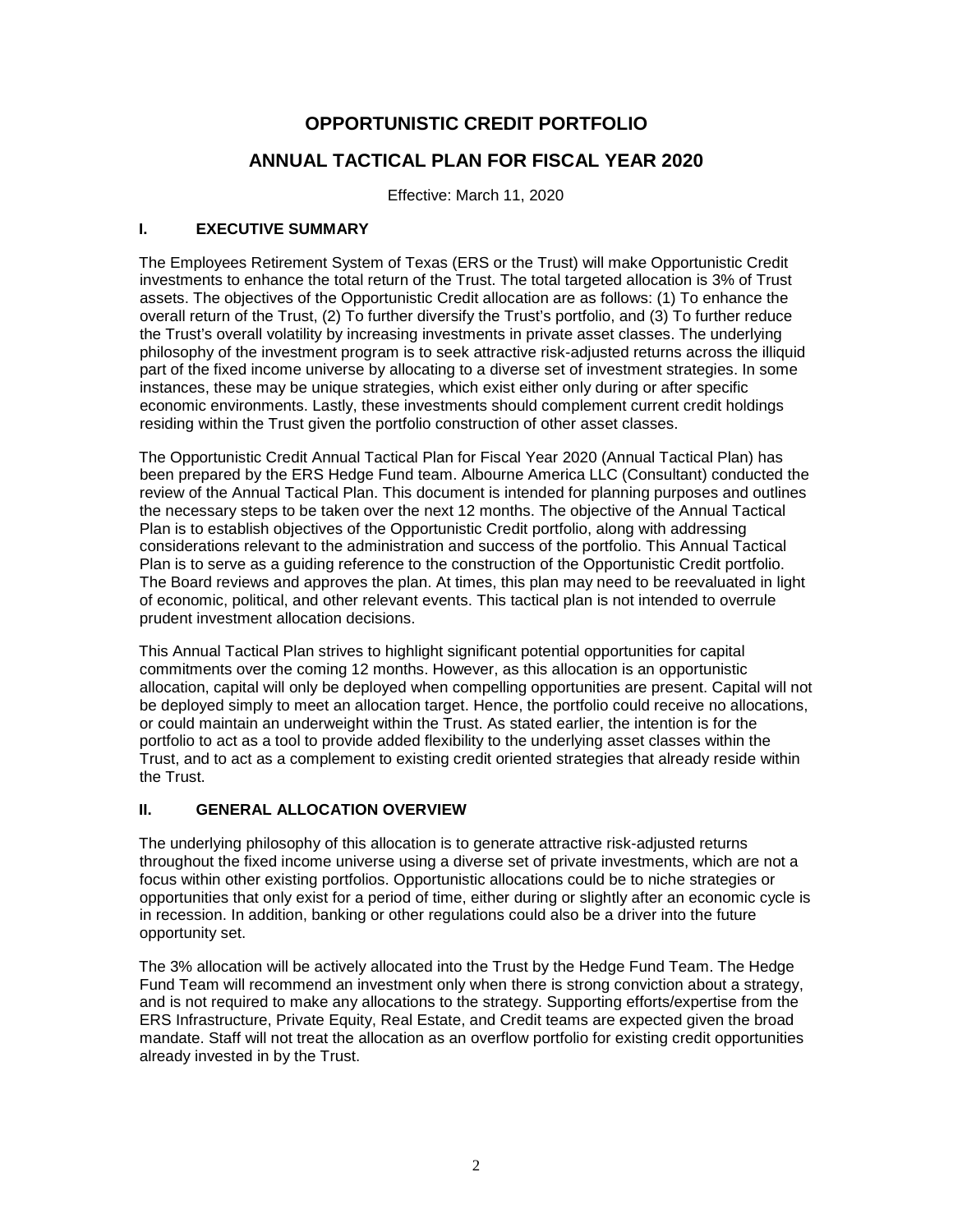The portfolio construction and ultimate ownership of the underlying investments will reside with the Hedge Fund Team; in conjunction with the ERS Asset Class Investment Committee, who will approve new allocations to the Opportunistic Credit portfolio. The Hedge Fund team will also work with the Chief Investment Officer, who will provide oversight to the initial and ongoing development of the portfolio.

#### **III. CAPITAL DEPLOYMENT**

This new allocation will require significant research to identify unique or niche credit strategies relative to current credit exposures that reside within the Trust.

#### *Initial Deployment*

Initial deployment of capital in Fiscal Year 2020 will be strategically slower in this first year. This allows for future opportunities that might present themselves over the coming years, given the maturity of both the economic and credit cycles. Expectations for Fiscal Year 2020 are to focus on three or fewer investments accounting for no more than \$300 million or roughly 1% of the Trust's assets. As stressed throughout this document, capital will not be deployed unless compelling opportunities arise. Staff are also expected to overweight other return seeking assets of the Trust at the expense of this allocation when there are not compelling opportunities to invest.

#### *Future Deployment*

Over the next 12 months, expectations are for the development and presentation of a pacing model for the Opportunistic Credit portfolio for approval in the next annual tactical plan. A similar model is already in use across many of the private asset classes (i.e. Private Equity, Private Real Estate, and Infrastructure). The pacing model will make projections around the future growth of assets for the Trust, potential distributions from investments, maturing investments, and other relevant aspects relating to closed-end investment allocations. This model will be created with the help of the Consultant and revisited at least annually upon its development to review the underlying assumptions into the model's results.

#### **IV. BENCHMARKING**

The Opportunistic Credit portfolio will be formally benchmarked against an absolute return benchmark of +6.5% per annum for the initial three-year allocation phase. Deviating from the official policy benchmark during the initial development of a new allocation allows the portfolio to mature and is similar to the benchmarking strategy used during the development phase of other private market asset classes. The portfolio's stated policy benchmark of S&P LTSA Leveraged Loan Total Return Index (SPBDAL) plus a premium of 150 basis points will commence as the established portfolio benchmark at the end of the three-year phase of the allocation. The Board adopted this benchmark when they adopted the asset class guidelines and procedures, but specified that the premium above the benchmark would be approved at a later time. The staff recommendation is proposed to be 150 basis points above the benchmark, based on the expectations for portfolio construction and objectives of this allocation.

#### **V. PORTFOLIO CONSTRUCTION**

Initial focus for staff will be on global multi-strategy credit managers who can rotate between Distressed, Private Lending, Structured Product, and Real Asset & Esoteric Credit. These areas will provide yield-oriented investments structured with strong collateral and covenant requirements with resilience of cash flows throughout the credit cycle, and in some instances, tactical because of dislocations on primary opportunities. After completing a core multi-strategy allocation, staff may consider distressed opportunities should the current economic cycle mature further and, particularly so, if it declines into recession. Distressed investments can have their total return determined primarily by the discounts in purchasing assets and their recovery values more than yield. Long-term expectations are for this portfolio to evolve over time depending upon